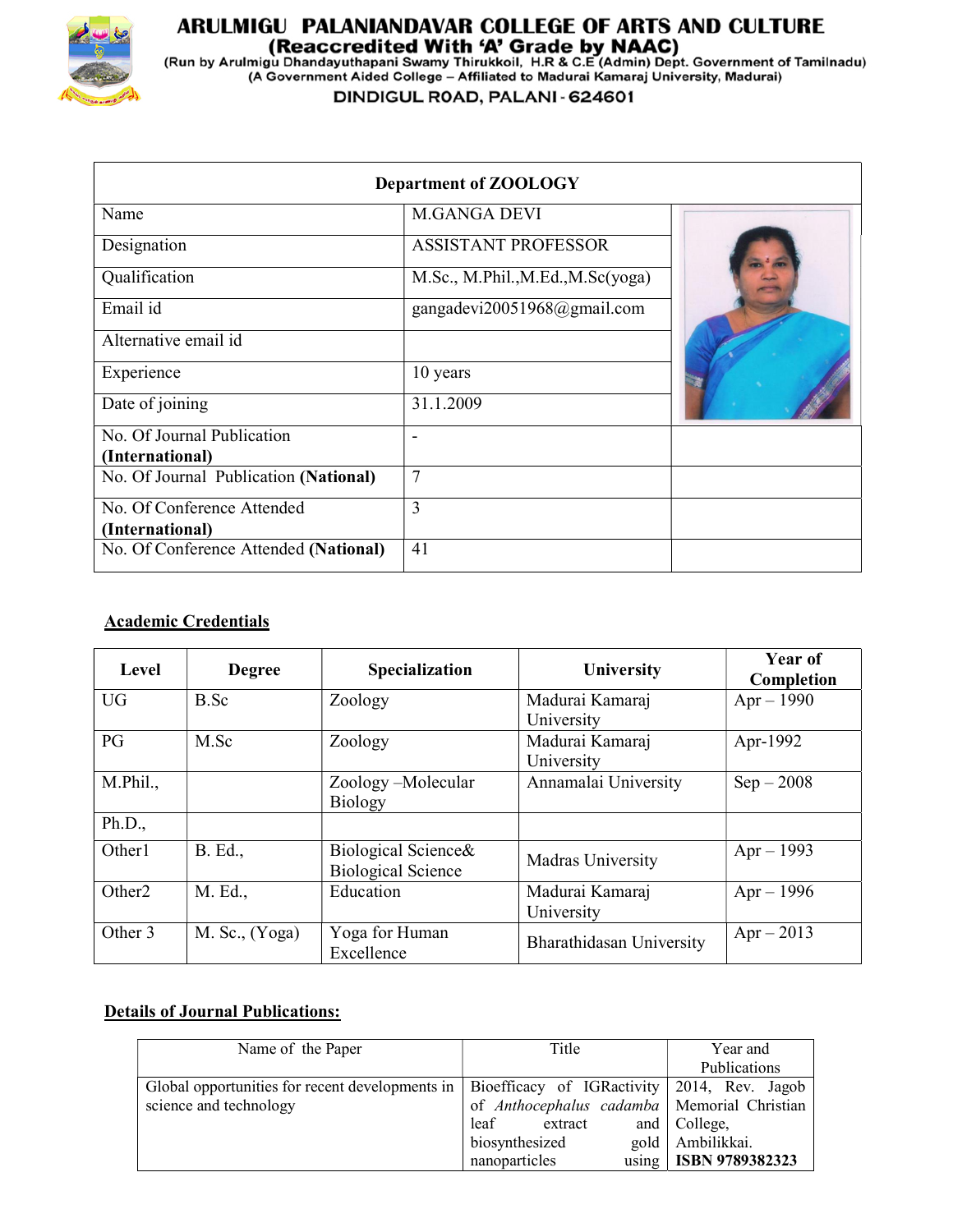|                                                                                                                                                                                                                       | cymbopogon<br>citrus<br><sub>on</sub><br>filarial vector, Culexquinque<br>fasciatus.(Insecta:Diptera:Cu<br>licidae)                                                  |                                                                                                     |
|-----------------------------------------------------------------------------------------------------------------------------------------------------------------------------------------------------------------------|----------------------------------------------------------------------------------------------------------------------------------------------------------------------|-----------------------------------------------------------------------------------------------------|
| Proceedings of the UGC sponsored One day<br>National level seminar on recent trends in Nano<br>- Biotechnology, Bioinformatics, Bio- diversity<br>and its Conservation and Environmental Impact<br>on Global Warming. | Polycystic<br>Ovaries<br>In<br>With<br>Women<br>Affected<br>Hereditary Angioedema.                                                                                   | 2014,<br>Arulmigu<br>Palaniandavar<br>College oF Arts &<br>Culture, Palani.<br>ISBN 938065703-x     |
| Proceedings of the UGC sponsored One day<br>National level seminar on recent trends in Nano<br>- Biotechnology, Bioinformatics, Bio- diversity<br>and its Conservation and Environmental Impact<br>on Global Warming  | Detection<br><b>Of</b><br>Tumour<br>markers For Urinary bladder<br>Cancer<br>With Focus<br>On<br>Occupational Dye Workers.                                           | Arulmigu<br>2014,<br>Palaniandavar<br>College of Arts $\&$<br>Culture, Palani.<br>ISBN 938065703-x  |
| Proceedings of the UGC sponsored National<br>On-"BIOVISION-2014"(Recent<br>Seminar<br>Trends and Future Perspectives of Bioscience)                                                                                   | Polycystic<br>Ovary<br>Syndrrome:ACommon<br>Reproductive<br>Disorder<br>Necessiating<br>Early<br>Recognition And Treatment.                                          | 2014, Arumugam<br>Pillai<br>Seethai<br>Ammal College,<br>Thirupathur.<br>ISBN:978-81-<br>924835-3-5 |
| Proceedings of the International Seminar on<br>"Emerging<br>Trends<br>AndInnovative<br>Technologies In Biological Sciences For A<br>Better Tomorrow"                                                                  | Production<br>of<br>Protease<br>enzyme Using immobilized<br>cell<br>of<br><b>BACILLUS</b><br><b>AMYLOLIQUEFACIENS</b><br>its<br>molecular<br>and<br>Characteristics. | 2012V.V.Vanniape<br>rumal college for<br>Women. Virudhuna<br>gar.<br><b>ISBN</b>                    |
| Proceedings of the International Conference on<br>"Environmental impact on Human Welfer"                                                                                                                              | Impact of Tannery Effluent<br>on Pithalai patti Pond Water<br>inDindigul District.                                                                                   | 2011, Valiya Ulaga<br>Narpani<br>Mandram, Palani.<br>ISBN:978-81-<br>7735-678-6                     |
| Proceedings of the International Conference on<br>"eResources<br>in<br>Higher<br>Education: Issues, Developments, Oppertunities<br>&Challenges.                                                                       | Advances in NetworkingAnd<br>Communication Technology.                                                                                                               | 2010, Bharathidasan<br>University,<br>Tiruchirappalli.<br><b>ISBN978-81-</b><br>908078-9-0          |

## Details of Conference/Seminar Attender:

## 1.International

| S.<br>No      | Name of the Seminar/Conference<br>/Symposia/Workshop                                                                       | <b>Sponsoring</b><br><b>Agency</b> | <b>Place</b>                                           | Date                                     |
|---------------|----------------------------------------------------------------------------------------------------------------------------|------------------------------------|--------------------------------------------------------|------------------------------------------|
|               | International Conference on<br><b>Advances InNumerical Analysis</b><br>And Applied Mathematics.                            |                                    | A.P.ACollege for<br>Women, Palani                      | 24.08.2013                               |
| $\mathcal{D}$ | International Conference on<br>"Madical Genetics AndGenomics".                                                             | DBT, DST,<br>CSIR, ICMR,<br>INSA.  | Bharathidasan<br>University,<br>Tiruchirappalli.       | 12.12.2011,<br>13.12.2011&1<br>4.12.2011 |
| 3             | International Conference on "Global<br>Competitiveness in Biology<br>,Chemistry and Environment:For a<br>Better Tomorrow". | <b>TNSCST</b>                      | Rev.Jacob Memorial<br>Christian College,<br>Ambilikkai | 03.02.2011                               |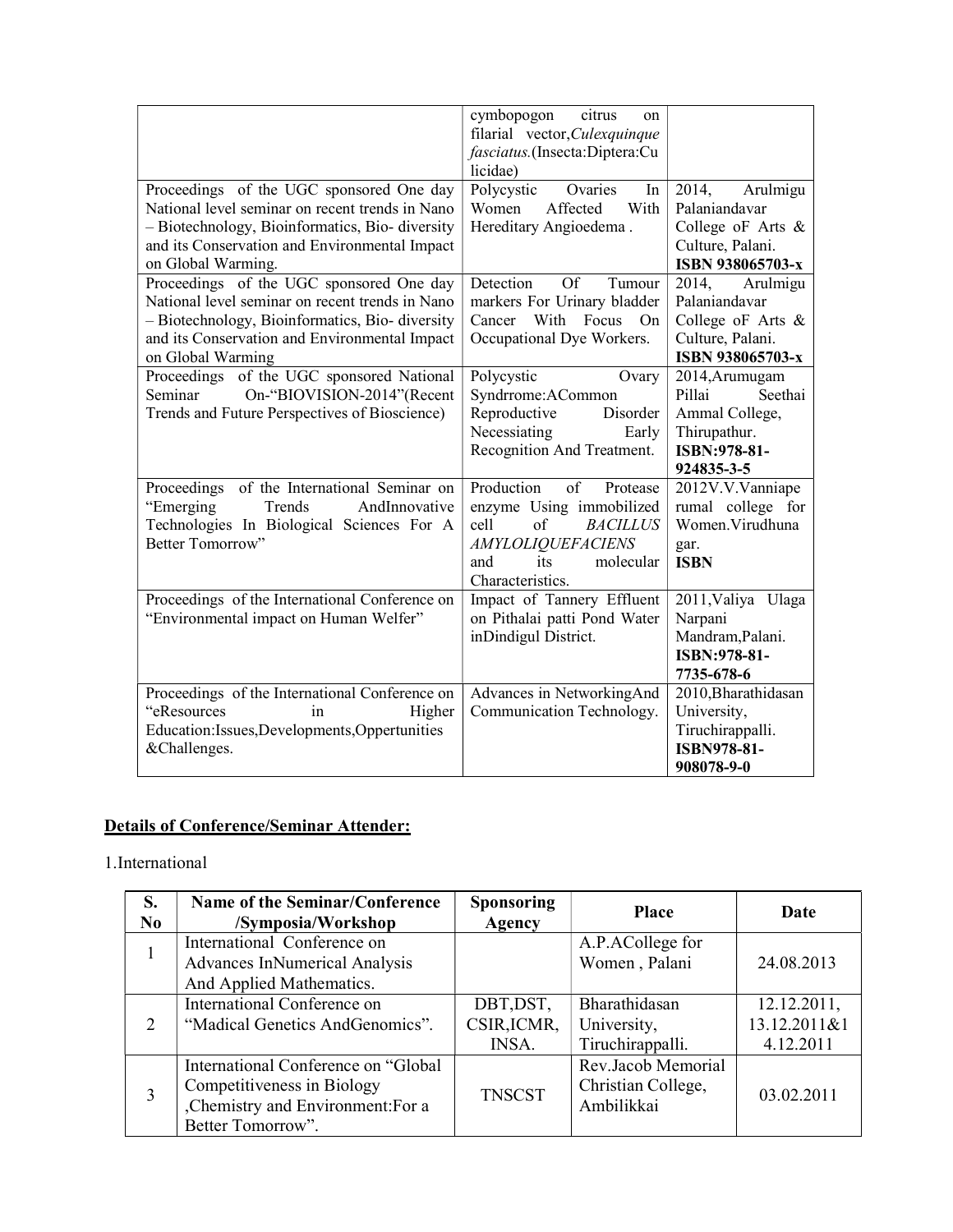## 2.National

#### Seminars, Conferences, Symposia, Workshops attended

| S.<br>N <sub>0</sub> | Name of the Seminar/Conference<br>/Symposia/Workshop                                                                                                     | Sponsoring<br><b>Agency</b>               | Place                                                                                                                                           | Date                             |
|----------------------|----------------------------------------------------------------------------------------------------------------------------------------------------------|-------------------------------------------|-------------------------------------------------------------------------------------------------------------------------------------------------|----------------------------------|
| 1.                   | State Level Workshop on "Techniques on<br>Chromatography and Mass Spectrometry"                                                                          |                                           | A.P.ACollege<br>for<br>Women, Palani                                                                                                            | 15.04.2009                       |
| 2.                   | State Level Workshop on "PCR-A Magic<br>Tool In Biotechnology"                                                                                           |                                           | A.P.ACollege<br>for<br>Women, Palani                                                                                                            | 21.04.2009                       |
| 3.                   | National Conference on"Recent Trends in<br>Chemistry"                                                                                                    | <b>UGC</b>                                | Annapackiam<br>Jayaraj<br>College for Women,<br>Periyakulam.                                                                                    | 18.02.2010                       |
| 4.                   | International Conference on "eResources<br>Higher<br>Education<br>in<br>:Issues,Developments,Opportunities&Cha<br>llenges.                               |                                           | Bharathidasan<br>University,<br>Tiruchirappalli.                                                                                                | 19.02.2010                       |
| 5.                   | State Level Seminar on "Emerging Trends<br>in Modern Life Science"                                                                                       |                                           | Sourashtra<br>College, Madurai                                                                                                                  | 20.02.2010                       |
| 6.                   | National Seminar on "Arivial tamil"                                                                                                                      | Tamil<br>nadu<br>Arivial tamil<br>mandram | Tamil<br>Arivial<br>nadu<br>tamil<br>mandramAndManonma<br>Sundaranar<br>niam<br>University,<br>Kanniakumari.                                    | 07.10.2010<br>$\&$<br>08.10.2010 |
| 7.                   | State Level Seminar on "Women in Social<br>Engineering"                                                                                                  |                                           | Centre<br>for<br>Women'sStudies, Lady<br>Doak<br>College, Madurai&India<br>n Society for Cultural<br>Co-operation<br>and<br>Frendship, Madurai. | 04.10.2010                       |
| 8.                   | National Level Seminar on "Nature &<br><b>Biodiversity Conservation</b>                                                                                  |                                           | Sadakathullah<br>Appa<br>College, Tirunelveli.                                                                                                  | 31.01.2011                       |
| 9.                   | International<br>Conference<br>"Global<br>on<br>Competitiveness in Biology , Chemistry<br>Environment:<br>For<br><b>Better</b><br>and<br>a<br>Tomorrow". |                                           | Rev.Jacob<br>Memorial<br>Christian College,<br>Ambilikkai                                                                                       | 03.02.2011                       |
| 10.                  | Workshop<br>"Good<br>Level<br>State<br>on<br>Laboratory practices"                                                                                       | <b>TNSCST</b>                             | Lady<br>Doak<br>College, Madurai.                                                                                                               | 14.10.2011                       |
| 11.                  | International<br>Seminar on "Emerging<br>Trends And Innovative Technologies In                                                                           |                                           | V.V.Vanniaperumal<br>College<br>for                                                                                                             | 08.12.2011                       |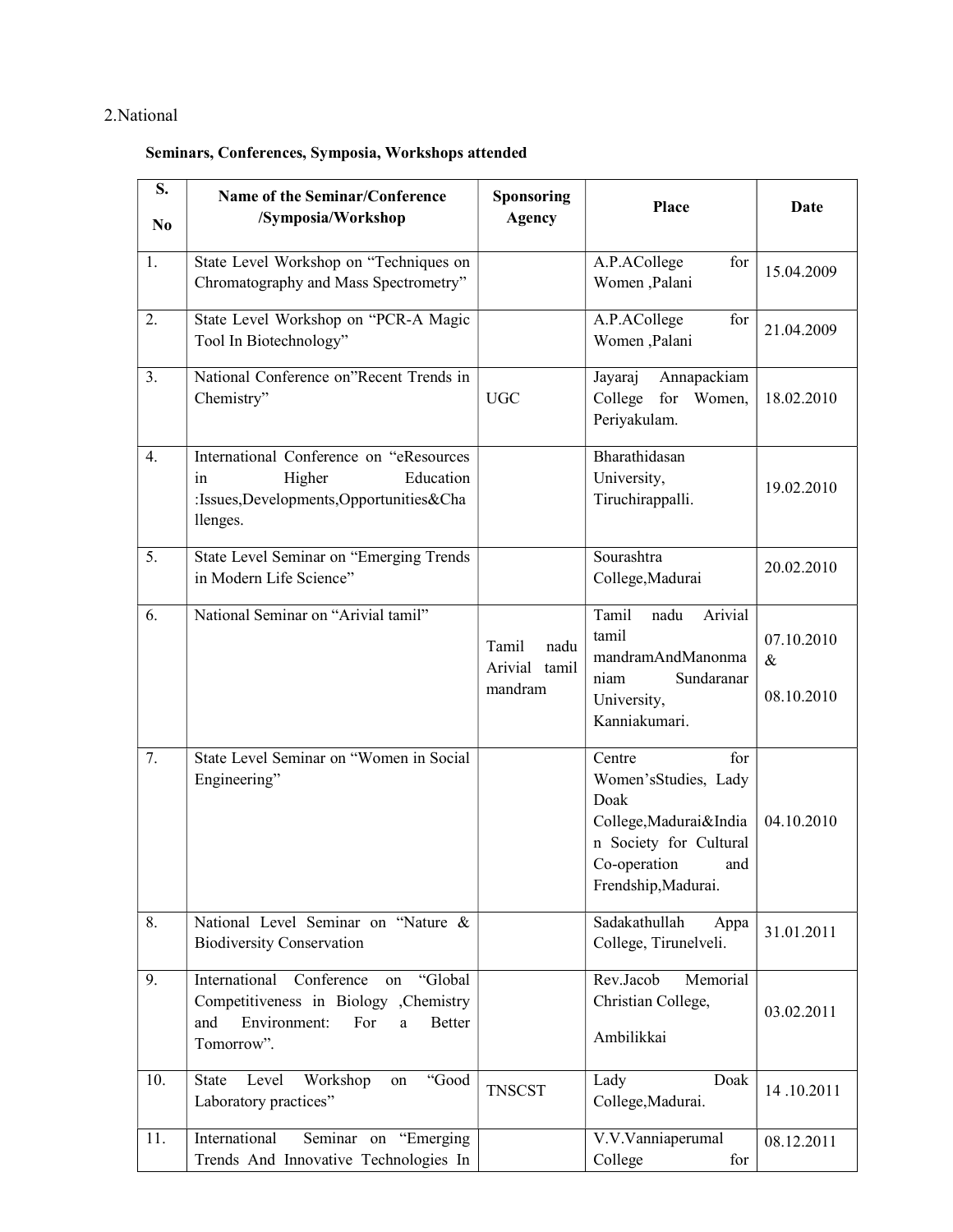| S.<br>N <sub>0</sub> | Name of the Seminar/Conference<br>/Symposia/Workshop                                                                                           | Sponsoring<br><b>Agency</b>       | Place                                                                                                                            | Date                                         |
|----------------------|------------------------------------------------------------------------------------------------------------------------------------------------|-----------------------------------|----------------------------------------------------------------------------------------------------------------------------------|----------------------------------------------|
|                      | Biological<br>Sciences<br>For<br><b>Better</b><br>$\mathbf{A}$<br>Tomorrow".                                                                   |                                   | Women. Virudhunagar.                                                                                                             |                                              |
| 12.                  | International Conference on "Medical<br>Genetics And Genomics".                                                                                | DBT, DST,<br>CSIR, ICMR,<br>INSA. | Bharathidasan<br>University, Tiruchirappa<br>lli.                                                                                | 12.12.2011,<br>13.12.2011<br>&14.12.201<br>1 |
| 13.                  | National<br>Science<br>day<br>Awareness<br>Programme on Energy and Environmental<br>Conservation                                               |                                   | A.P.A College of Arts<br>and Culture, Palani                                                                                     | 28.02.2012                                   |
| 14                   | Orientation Programme on "Research<br>Activities in Science"                                                                                   | <b>TNSCST</b>                     | Madurai<br>Kamaraj<br>University, Madurai.                                                                                       | 21.03.2012<br>&<br>22.03.2012                |
| 15.                  | One day State Level Seminar on "Recent<br>trends in Biotechnology&Bioinformatics"                                                              |                                   | A.P.ACollege of Arts<br>and Culture, Palani                                                                                      | 30.03.2012                                   |
| 16.                  | Regional Science Congress on Science<br>For Shaping the Future of India.                                                                       |                                   | Indian<br>Science<br>Congress Association,<br>Coimbatore chapter and<br>Kongunadu Arts and<br>Science<br>College,<br>Coimbatore. | 15.12.2012<br>&16.12.201<br>2                |
| 17.                  | International<br>conference<br>on<br>"Environmental impact onHuman Welfer"                                                                     |                                   | Valiya Ulaga narpani<br>mandram, Palani.                                                                                         | 23.12.2012                                   |
| 18.                  | State Level Symposium                                                                                                                          |                                   | Nadar<br>Saraswathi<br>College<br>$\circ$ f<br>Science, Theni.                                                                   | Arts $\vert 05.01.2013 \vert$                |
| 19.                  | Orientation and Retraining of Teachers                                                                                                         | <b>UGC</b>                        | A.P.ACollege<br>for<br>Women, Palani                                                                                             | 02.02.2013                                   |
| 20.                  | One day National Level Seminar on<br>"The Widening Horizons Of Chemistry"                                                                      |                                   | A.P.ACollege<br>for<br>Women, Palani                                                                                             | 11.02.2013                                   |
| 21.                  | Two day State Level Seminar cum Work<br>shop on "Recent Trends and Innovative<br>Technologies in Biological Sciences for<br>the Better Future" |                                   |                                                                                                                                  | 14.02.2013<br>&15.02.201<br>3                |
| 22.                  | National<br>Day-"Awareness<br>Science<br>Programme on Energy and Environmental<br>Conservation                                                 |                                   | A.P.A College of Arts<br>and Culture, Palani                                                                                     | 28.02.2013                                   |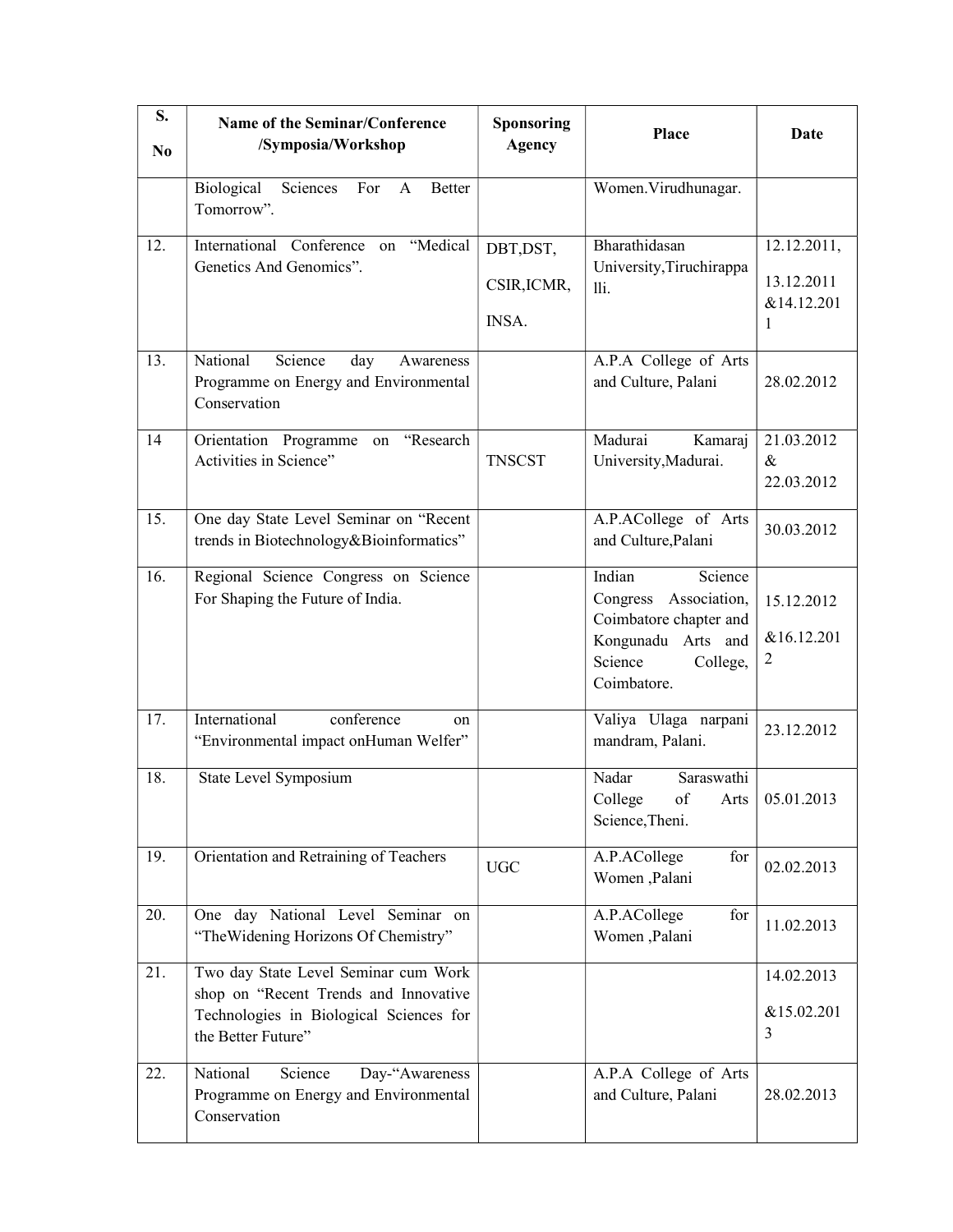| S.<br>N <sub>0</sub> | Name of the Seminar/Conference<br>/Symposia/Workshop                                                                                                                                                             | <b>Sponsoring</b><br><b>Agency</b> | Place                                                          | Date                          |
|----------------------|------------------------------------------------------------------------------------------------------------------------------------------------------------------------------------------------------------------|------------------------------------|----------------------------------------------------------------|-------------------------------|
| 23.                  | One day State Level Seminar on "Recent<br>Trends in Advanced Materials and Geo-<br>Informatics".                                                                                                                 |                                    | A.P.A College of Arts<br>and Culture, Palani                   | 01.03.2013                    |
| 24.                  | day State Level<br>Seminar<br>One<br>on<br>"Renewable<br>Their<br>And<br>energy<br>Conservation with Special Reference To<br>Biotechnology".                                                                     |                                    | A.P.A College of Arts<br>and Culture, Palani                   | 12.03.2013                    |
| 25.                  | International Conference on "Advances In<br>numerical<br>Analysis<br>Applied<br>And<br>Mathematics"                                                                                                              |                                    | A.P.ACollege<br>for<br>Women, Palani.                          | 24.082013                     |
| 26.                  | One day Work shop on Research<br>Methodology                                                                                                                                                                     |                                    | Mother<br>Teresa<br>Women's<br>University,<br>Kodaikanal.      | 27.08.2013                    |
| 27.                  | National<br>Conference<br>on"Global<br>Opportunities For Recent Developments<br>inScience And Technology"                                                                                                        | <b>CSIR</b>                        | Memorial<br>Rev.Jacob<br>Christian College,<br>Ambilikkai.     | 08.02.2014                    |
| 28.                  | National Level Seminar on-"Biovision-<br>2014"(Recent<br>Trends<br>and<br>Future<br>Perspectives of Biosciences)                                                                                                 | <b>UGC</b>                         | Pillai<br>Arumugam<br>Seethai<br>Ammal<br>College, Thirupathr. | 05.09.2014<br>&06.09.201<br>4 |
| 29.                  | One day National Level Seminar on<br>Trends<br>"Recent"<br>in<br>Nano-<br>Biotechnology, Bioinformatics, Bio-<br>and its Conservation<br>diversity<br>and<br>Environmental<br>impact<br>Global<br>on<br>Warming" | <b>UGC</b>                         | A.P.ACollege of Arts<br>and Culture, Palani                    | 13.10.14                      |
| 30.                  | "Seminar on Sustenances of biodiversity<br>in the Era of Bioinformatics"                                                                                                                                         | <b>UGC</b>                         | A.P.ACollege of Arts<br>and Culture, Palani                    | 11.03.2015                    |
| 31.                  | One day National Seminar on"Writing<br>ofMjnor, Major<br><b>Skills</b><br>Projects<br>andProposals For Conferences,Seminars<br>AndWorkshops"                                                                     |                                    | Rev.Jacob<br>Memorial<br>Christian College,<br>Ambilikkai.     | 12.09.2015                    |
| 32.                  | One day National Level Seminar on "Wild<br>lifeconsseervation"                                                                                                                                                   | <b>UGC</b>                         | A.P.ACollege of Arts<br>and Culture, Palani                    | 1.10.2015                     |